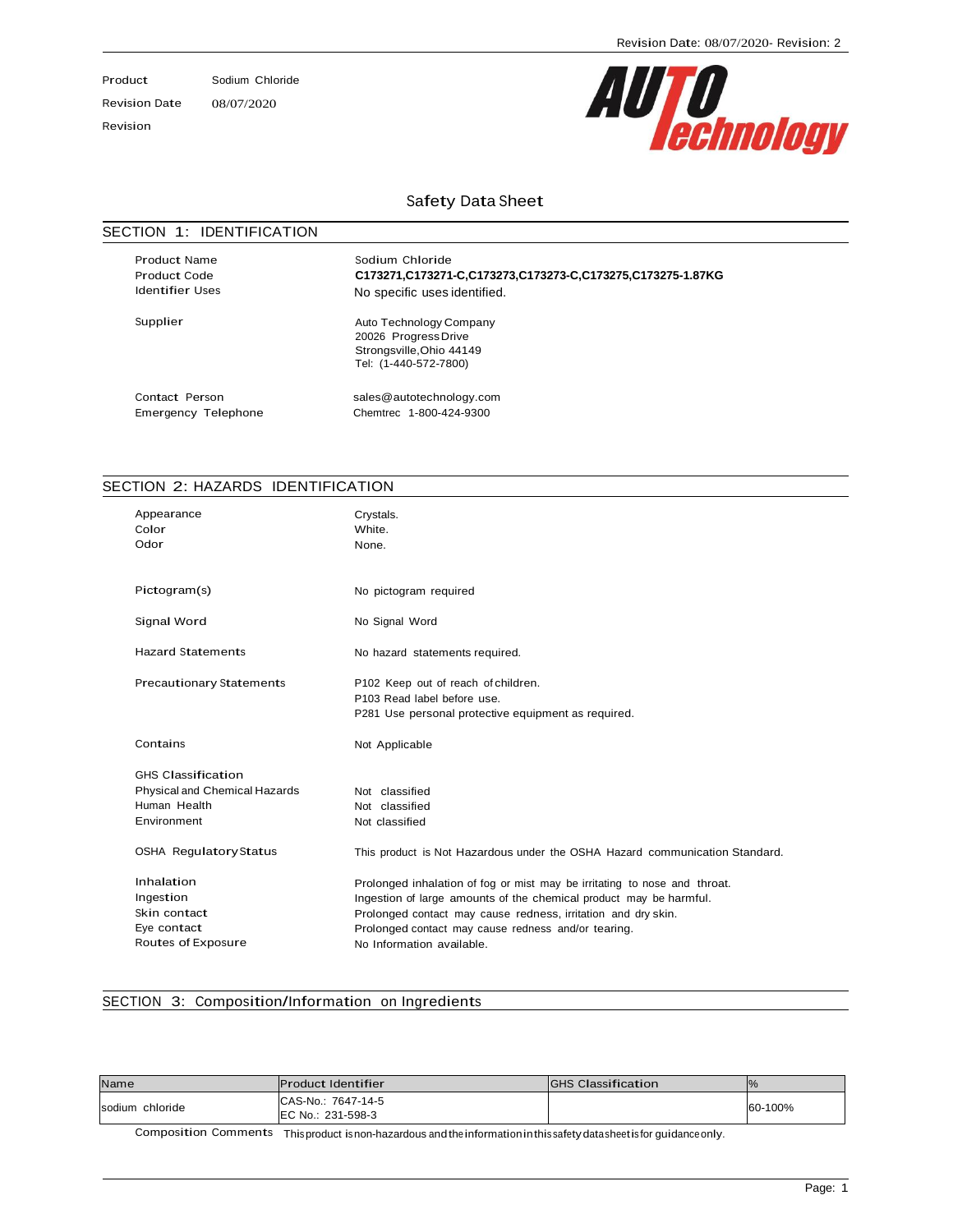#### SECTION 4: FIRST AID MEASURES

| Description of first aid measures                                                  |                                                                                                                                                                                                                                    |
|------------------------------------------------------------------------------------|------------------------------------------------------------------------------------------------------------------------------------------------------------------------------------------------------------------------------------|
| General Information                                                                | General first aid, rest, warmth and fresh air.                                                                                                                                                                                     |
| Inhalation                                                                         | No identified hazard associated with inhalation.                                                                                                                                                                                   |
| Ingestion                                                                          | Wash out mouth with water. Do not induce vomiting unless directed to do so by medical<br>personnel. Never give anything by mouth to an unconscious person. Get medical attention<br>immediately.                                   |
| Skin contact                                                                       | Wash skin thoroughly.                                                                                                                                                                                                              |
| Eye contact                                                                        | Do not rub eye. Make sure to remove any contact lenses from the eyes before rinsing.<br>Promptly wash eyes with plenty of water while lifting the eye lids. Get medical attention<br>immediately. Continue to rinse.               |
| Most important symptoms and effects, both acute and delayed<br>General Information | The severity of the symptoms described will vary dependant of the concentration and the                                                                                                                                            |
|                                                                                    | length of exposure. As a general rule, in case of doubt or if symptoms persist, always call a<br>doctor. NEVER induce swallowing in an unconscious person. Ensure that medical personnel<br>are aware of the material(s) involved. |
| Inhalation                                                                         | Prolonged inhalation of fog or mist may be irritating to nose and throat.                                                                                                                                                          |
| Ingestion                                                                          | Ingestion of large amounts of the chemical product may be harmful.                                                                                                                                                                 |
| Skin contact                                                                       | Prolonged contact may cause redness, irritation and dry skin.                                                                                                                                                                      |
| Eye contact                                                                        | Prolonged contact may cause redness and/or tearing.                                                                                                                                                                                |
| Routes of Exposure                                                                 | No Information available.                                                                                                                                                                                                          |

#### Most important symptoms and effects, both acute and delayed

Notes To The Physician No recommendation given, but first aid may still be required in case of accidental exposure, inhalation or ingestion of this product.

| SECTION 5: Firefighting Measures |  |
|----------------------------------|--|
|                                  |  |

| Auto Ignition Temperature (°C)             | No Information available.                                                                                                                                                      |
|--------------------------------------------|--------------------------------------------------------------------------------------------------------------------------------------------------------------------------------|
| Flammability Limit - Lower(%)              | Not applicable.                                                                                                                                                                |
| Flammability Limit - Upper(%)              | Not applicable.                                                                                                                                                                |
| Flash point                                | Not applicable.                                                                                                                                                                |
| Extinguishing<br>Media                     | Use water, foam, dry chemical or carbon dioxide to extinguish fire.                                                                                                            |
| Hazardous combustion products              | None Known.                                                                                                                                                                    |
| Unusual Fire & Explosion Hazards           | No unusual fire or explosion hazards noted.                                                                                                                                    |
| Special Fire Fighting Procedures           | If possible, fight fire from protected position. Ventilate closed spaces before entering them.<br>Containers close to fire should be removed immediately or cooled with water. |
| Protective equipment for fire-<br>fighters | Wearfull protective clothing. Wearself-contained breathing apparatus.                                                                                                          |

### SECTION 6: Accidental Release Measures

| Personal Precautions             | Use personal protection recommended in Section 8. Keep people away from and upwind of<br>spill/leak. Wear appropriate protective equipment and clothing during clean-up. Avoid<br>inhalation of dust. . Ensure adequate ventilation.                                                                                                                                                                                                                                                                                                                                                             |
|----------------------------------|--------------------------------------------------------------------------------------------------------------------------------------------------------------------------------------------------------------------------------------------------------------------------------------------------------------------------------------------------------------------------------------------------------------------------------------------------------------------------------------------------------------------------------------------------------------------------------------------------|
| <b>Environmental Precautions</b> | Do not discharge into drains, water courses or onto the ground.                                                                                                                                                                                                                                                                                                                                                                                                                                                                                                                                  |
| Spill Clean Up Methods           | Place collected spillage into containers for reuse or disposal. Dispose according to local,<br>state or federal regulations at an approved chemical waste reprocessing facility. Flush spill<br>area with water. Sweep up and containerize for reclamation or disposal. Vacuuming or wet<br>sweeping may be used to avoid dust dispersal. Shovel and sweep up; containerize for<br>reclamation or disposal in response to larger spills. When dealing with a spillage, please<br>consult the section relating to suitable protective measures. Wash thoroughly after dealing<br>with a spillage. |

# SECTION 7: Handling and Storage

| Handling            | Product for external use - do not swallow. Avoid all contact with skin, eyes and clothes.         |
|---------------------|---------------------------------------------------------------------------------------------------|
|                     | Handle in accordance with user instructions on label Do not use contact lenses.                   |
| Usage Description   | Use only according to directions.                                                                 |
| Storage Precautions | Store in original tightly closed container. Store in a well-ventilated place. Store in a covered, |
|                     | dry, climate controlled area, away from incompatibles. Keep away from food and drink.             |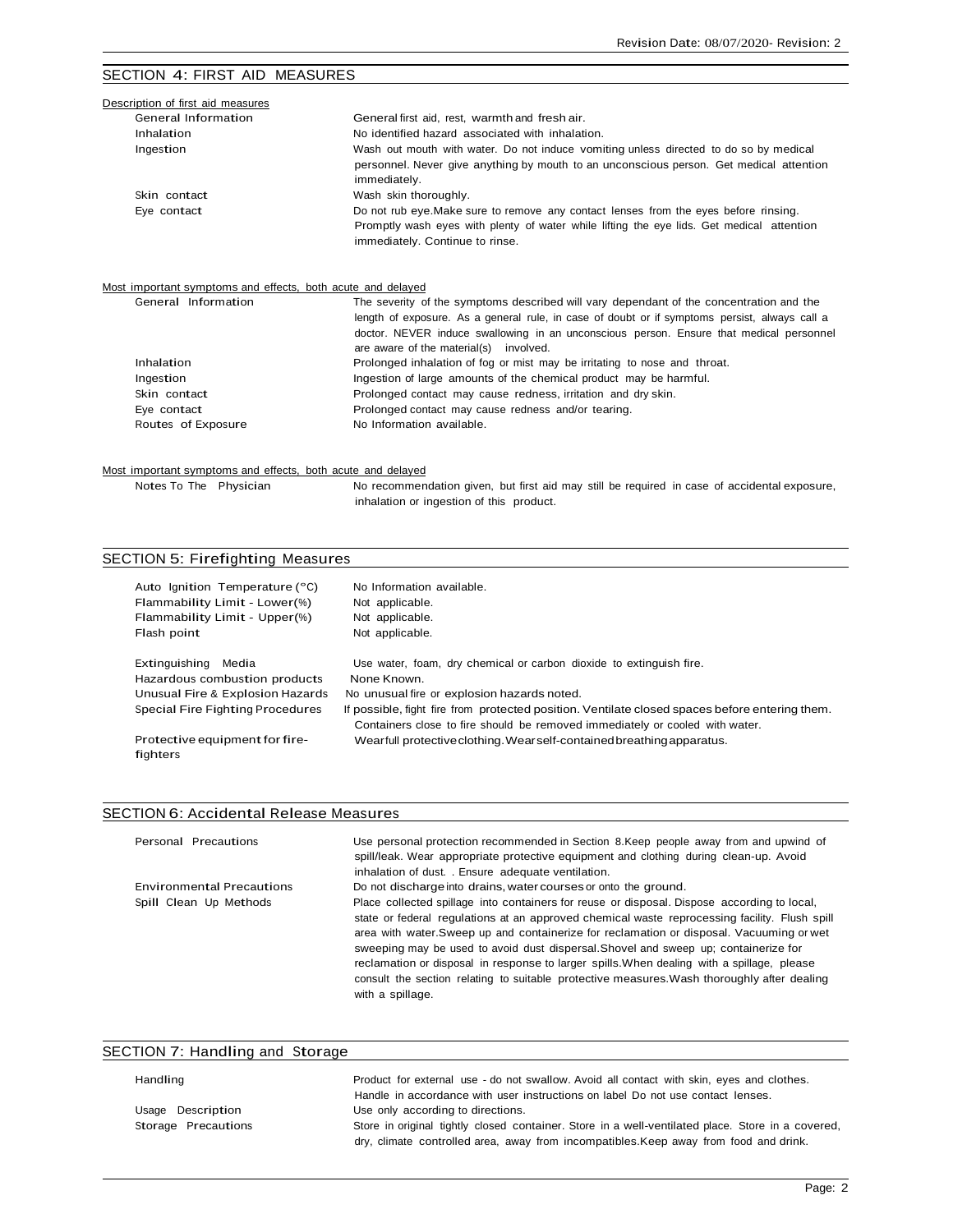Containers opened must be resealed and kept upright. Do not store in unlabelled containers.Keep away from oxidizing materials.Avoid contact with acids,water and moisture. Specific End Use(s) The identified uses are in section 1 of this Safety Data Sheet.

#### SECTION 8: Exposure Controls/Personal Protection



#### SECTION 9: Physical and Chemical Properties

#### Information on Basic Physical and Chemical Properties

| Appearance<br>Color<br>Odor                | Crystals.<br>White.<br>None. |
|--------------------------------------------|------------------------------|
| <b>Odor Threshold - Lower</b>              | No Information available.    |
| Odor Threshold - Upper                     | No Information available.    |
| pH-Value, Conc. Solution                   | 7.0                          |
| Melting point                              | No Information available.    |
| Initial boiling point and boiling<br>range | 2575.0 - 0.0 °F              |
| Flash point                                | Not applicable.              |
| <b>Evaporation rate</b>                    | No Information available.    |
| <b>Flammability State</b>                  | Not applicable.              |
| Flammability Limit - Lower(%)              | Not applicable.              |
| Flammability Limit - Upper(%)              | Not applicable.              |
| Vapor pressure                             | 1.00 mm Hg 999.99 °F         |
| Vapor Density (air=1)                      | No Information available.    |
| Relative density                           | 2.165 $q$ /cc $@$ 0.0        |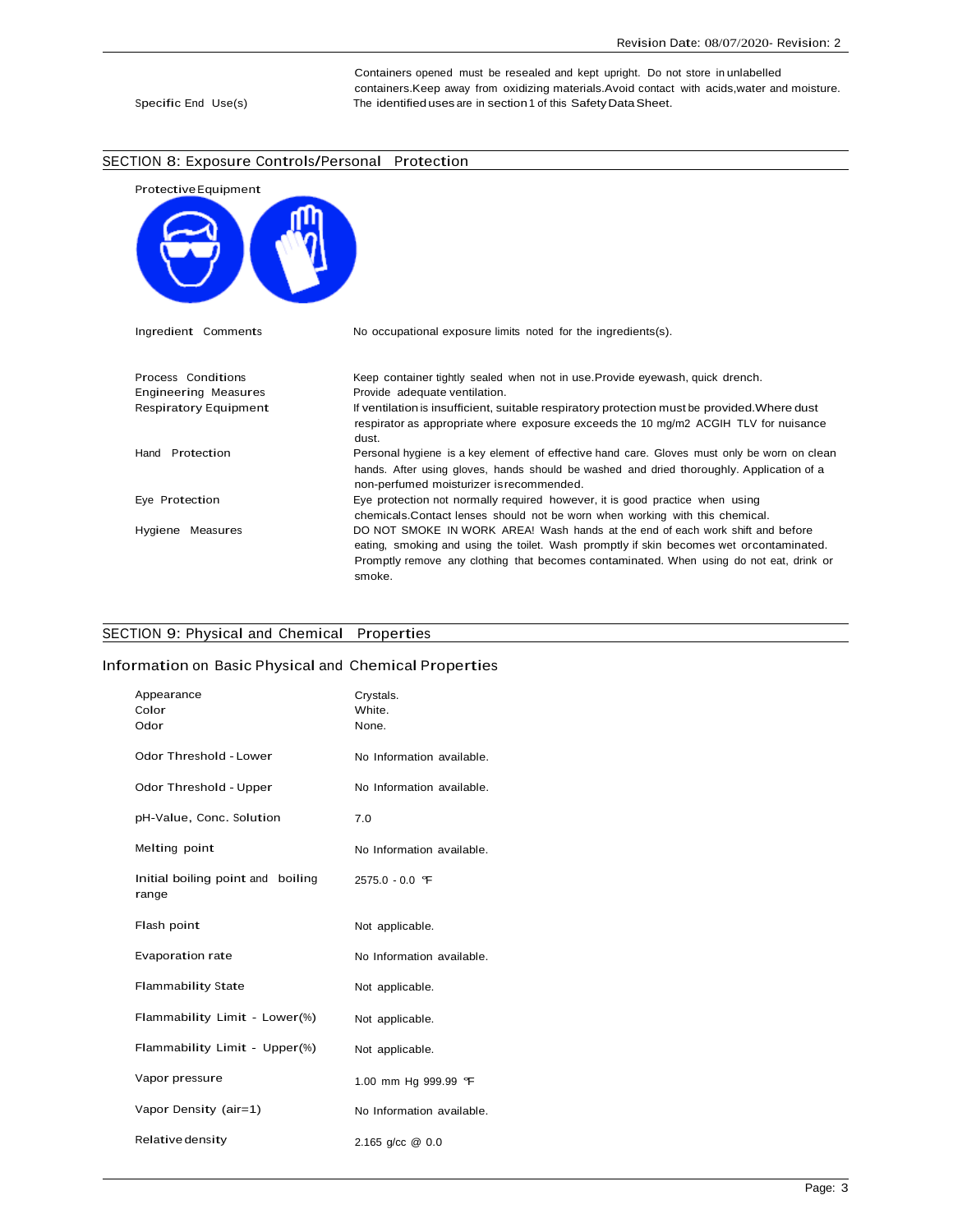| Bulk Density                                                     | No Information available. |
|------------------------------------------------------------------|---------------------------|
| Solubility                                                       | Soluble in water.         |
| Decomposition temperature                                        | No Information available. |
| Partition coefficient; n-octanol/water No Information available. |                           |
| Auto Ignition Temperature (°C)                                   | No Information available. |
| Viscosity                                                        | No Information available. |
| <b>Explosive Properties</b>                                      | No information available. |
| Oxidizing Properties                                             | No Information available. |
| Molecular Weight                                                 | No Information available. |
| Volatile Organic Compound                                        | No Information available. |

| SECTION 10: Stability and Reactivity |                                                                                                                                |
|--------------------------------------|--------------------------------------------------------------------------------------------------------------------------------|
| Reactivity                           | The product react with strong acids (to generate hydrogen chloride) and strong oxidizing<br>agents (to generate chlorine gas). |
| Stability                            | Stable under normal temperature conditions and recommended use.                                                                |
| Hazardous Polymerisation             | Hazardous polymerization is not expected to occur under normal temperatures and<br>pressures.                                  |
|                                      | Hazardous Decomposition Products None under normal conditions. Conditions to                                                   |
| Avoid                                | No specific conditions to avoid are noted.                                                                                     |
| Materials to Avoid                   | Keep away from strong oxidizers and strong acids.                                                                              |

# SECTION 11: Toxicological Information

| Toxicological Information                           | Dehydration and congestion may occur in internal organs. Hypertonic salt solutions can<br>produce inflammatory reactions in the gastrointestinal tract. |
|-----------------------------------------------------|---------------------------------------------------------------------------------------------------------------------------------------------------------|
| Acute Toxicity (Oral LD50)                          | 3000.00mg/kg Rat                                                                                                                                        |
| Acute Toxicity (Dermal LD50)                        | No Information available.                                                                                                                               |
| Acute Toxicity (Inhalation LC50)                    | No Information available.                                                                                                                               |
| Skin Corrosion/Irritation                           | No Information available.                                                                                                                               |
| Respiratory Sensitisation                           | No Information available.                                                                                                                               |
| Skin Sensitisation                                  | No Information available.                                                                                                                               |
| Reproductive Toxicity:                              | No Information available.                                                                                                                               |
| Germ Cell Mutagenicity:                             |                                                                                                                                                         |
| Genotoxicity - In Vitro                             |                                                                                                                                                         |
| Genotoxicity - In Vivo                              |                                                                                                                                                         |
| Carcinogenicity:                                    |                                                                                                                                                         |
| Carcinogenicity                                     | No Information available.                                                                                                                               |
| NTP - Carcinogenicity                               | The product and its components are not listed.                                                                                                          |
| OSHA - Carcinogenicity                              | The product and its components are not listed.                                                                                                          |
| IARC Carcinogenicity                                | The product and its components are not listed.                                                                                                          |
| Specific Target Organ Toxicity - Single Exposure:   |                                                                                                                                                         |
| STOT - Single Exposure                              | No Information available.                                                                                                                               |
| Specific Target Organ Toxicity - Repeated Exposure: |                                                                                                                                                         |
| STOT - Repeated Exposure                            | No Information available.                                                                                                                               |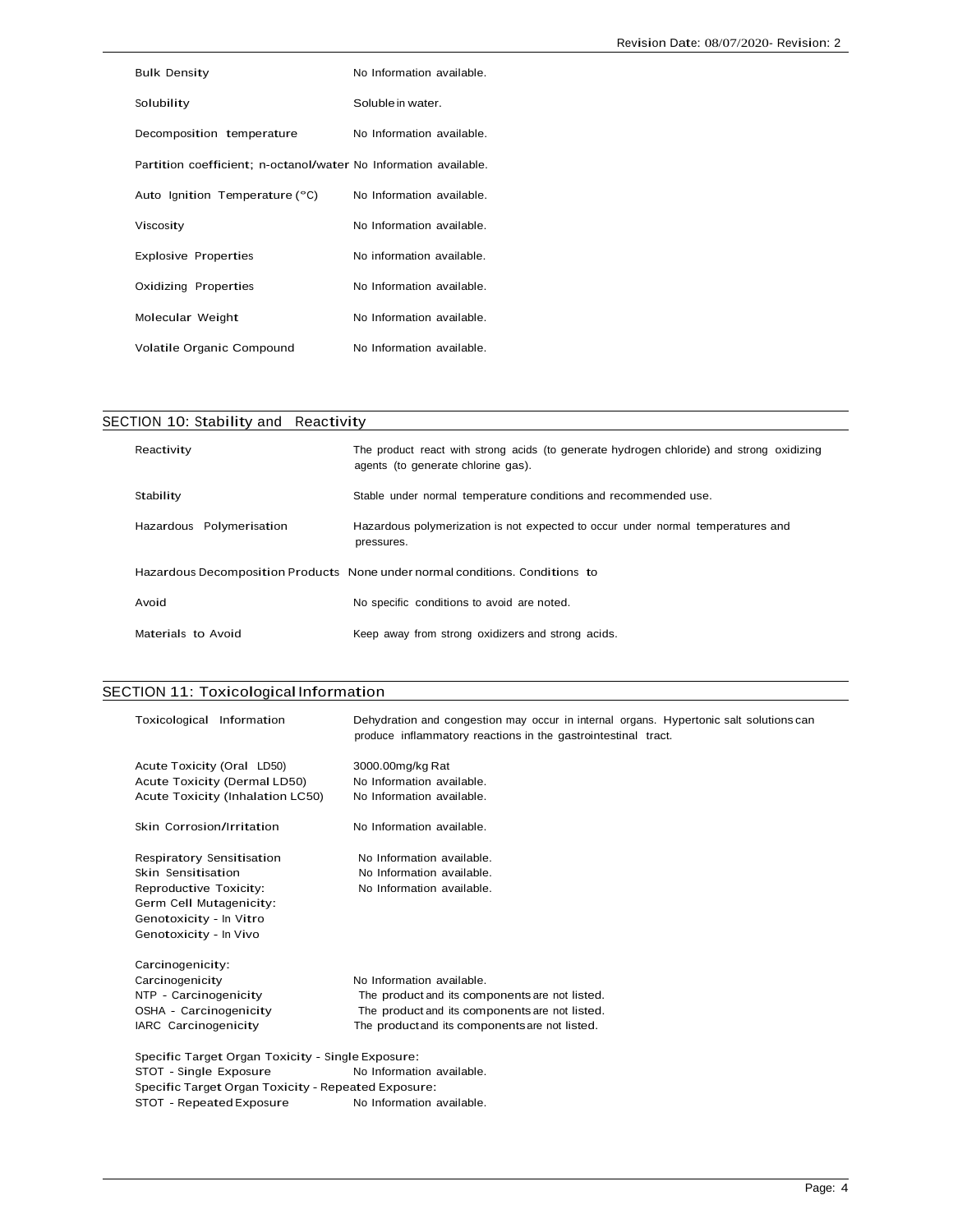# SECTION 12: Ecological Information Ecotoxicity The product is not classified as environmentally hazardous. However, this does not exclude the possibility that large or frequent spills can have a harmful or damaging effect on the environment. Acute Toxicity - Fish No Information available. Acute Toxicity - Aquatic Invertebrates No Information available. Acute Toxicity - Aquatic Plants 0.00 Degradability The degradability of the producthas not beenstated. Bioaccumulative Potential No data available on bioaccumulation. Mobility Mobility No information available Results of PBT and vPvB Assessment The product does not contain any PBT or vPvB Substances. Other Adverse Effects No information available. SECTION 13: Disposal Considerations

| Waste Management | When handling waste, consideration should be made to the safety precautions applying to<br>handling of the product.                                                                                                                                                                                                             |
|------------------|---------------------------------------------------------------------------------------------------------------------------------------------------------------------------------------------------------------------------------------------------------------------------------------------------------------------------------|
| Disposal Methods | Disposal of this product, solutions and any by-products should at all times comply with the<br>requirements of environmental protection and waste disposal legislation and any regional<br>local authority requirements. Avoid dispersal of spilled material and runoff and contact with<br>soil, waterways, drains and sewers. |

#### SECTION 14: Transport Information

| UN No. (DOT/TDG)                                               | Not applicable. |
|----------------------------------------------------------------|-----------------|
| UN No. (IMDG)                                                  | Not applicable. |
| UN No. (ICAO)                                                  | Not applicable. |
| DOT Proper Shipping Name                                       | Not applicable. |
| TDG Proper Shipping Name                                       | Not applicable. |
| DOT Hazard Class                                               | Not applicable. |
| DOT Hazard Label                                               | Not applicable. |
| TDG Class                                                      | Not applicable. |
| TDG Label(s)                                                   | Not applicable. |
| IMDG Class                                                     | Not applicable. |
| ICAO Class                                                     | Not applicable. |
| <b>Transport Labels</b>                                        |                 |
| DOT Pack Group                                                 | Not applicable. |
| IMDG Pack Group                                                | Not applicable. |
| Air Pack Group                                                 | Not applicable. |
| <b>EMS</b>                                                     | Not applicable. |
| <b>Environmentally Hazardous</b><br>Substance/Marine Pollutant | No              |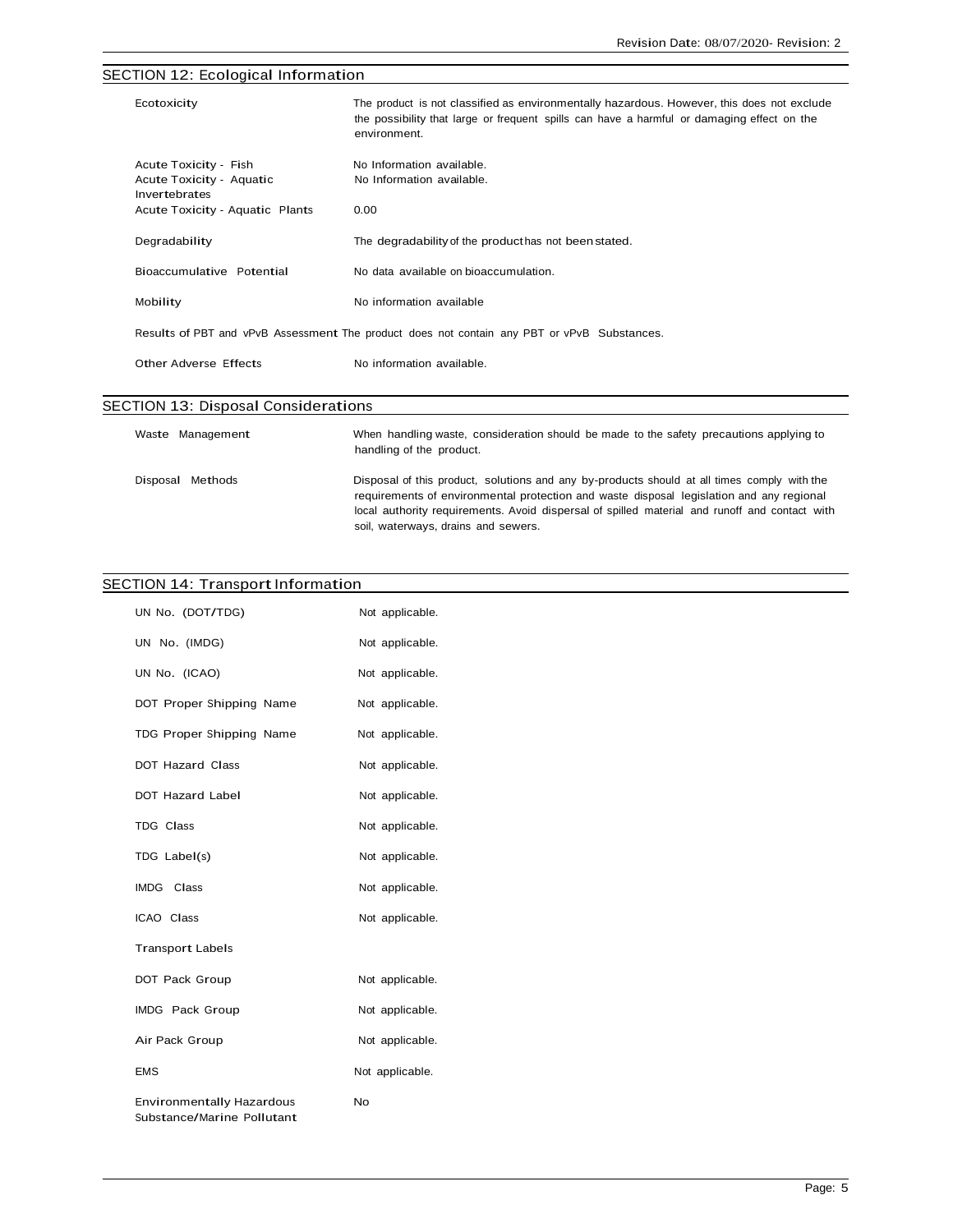# SECTION 15: Regulatory Information

The Following ingredients are listed None Listed.

| US Federal Regulations<br>SARA Section 302 Extremely Hazardous Substances Tier II Threshold Planning Quantities                                      |  |  |  |  |
|------------------------------------------------------------------------------------------------------------------------------------------------------|--|--|--|--|
| The Following ingredients are listed<br>None Listed.                                                                                                 |  |  |  |  |
| CERCLA/Superfund, Hazardous Substances/Reportable Quantities (EPA)<br>The Following ingredients are listed<br>None Listed.                           |  |  |  |  |
| SARA Extremely Hazardous Substances EPCRA Reportable Quantities<br>The Following ingredients are listed<br>None Listed.                              |  |  |  |  |
| SARA 313 Emission Reporting<br>None Listed.<br>The Following ingredients are listed                                                                  |  |  |  |  |
| <b>CAA Accidental ReleasePrevention</b><br>The Following ingredients are listed<br>None Listed.                                                      |  |  |  |  |
| OSHA Highly Hazardous Chemicals<br>The Following ingredients are listed<br>None Listed.                                                              |  |  |  |  |
| <b>US State Regulations</b><br>California Proposition 65 Carcinogens and Reproductive Toxins<br>None Listed.<br>The Following ingredients are listed |  |  |  |  |
| California Air Toxics "Hot Spots" (A-I)<br>The Following ingredients are listed<br>None Listed.                                                      |  |  |  |  |
| California Air Toxics "Hot Spots" (A-li)<br>The Following ingredients are listed<br>None Listed.                                                     |  |  |  |  |
| Massachusetts "Right To Know" List<br>The Following ingredients are listed<br>None Listed.                                                           |  |  |  |  |
| Rhode Island "Right To Know" List<br>The Following ingredients are listed<br>None Listed.                                                            |  |  |  |  |
| Minnesota "Right To Know" List<br>The Following ingredients are listed<br>None Listed.                                                               |  |  |  |  |
| New Jersey "Right To Know" List<br>The Following ingredients are listed<br>None Listed.                                                              |  |  |  |  |
| Pennsylvania "Right To Know" List                                                                                                                    |  |  |  |  |